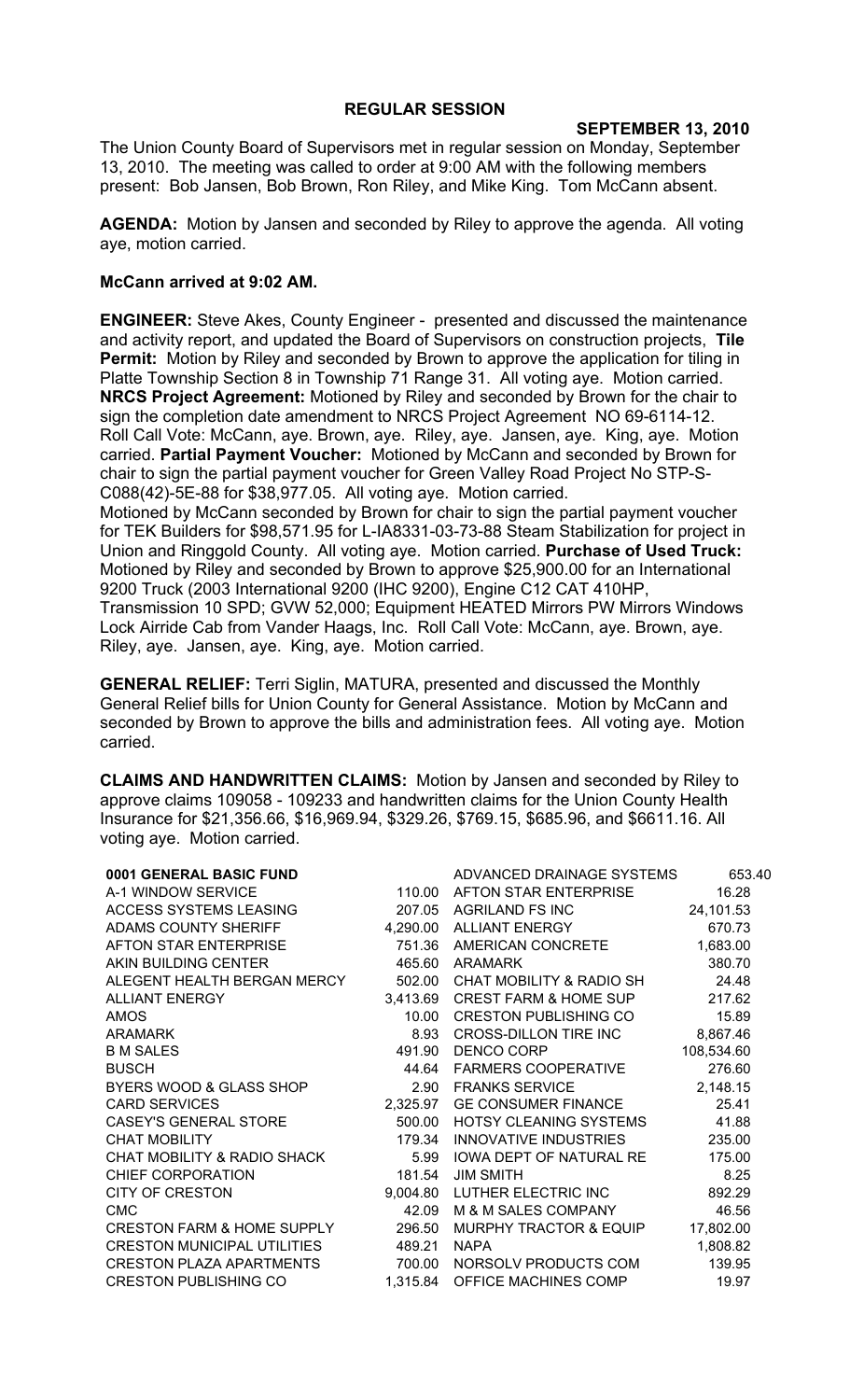| <b>CRESTON TIRE</b>                   | 369.10    | PERU QUARRY INC                  | 4,583.78   |
|---------------------------------------|-----------|----------------------------------|------------|
| <b>CRESTON TRUE VALUE</b>             | 142.45    | POKORNY BP & AUTOMOTIVE          | 11.76      |
| <b>DHS CASHIERS OFFICE</b>            | 6,398.07  | ROBERT L. LOOMIS                 | 40.29      |
| DES MOINES STAMP MFG                  | 16.00     | ROCKMOUNT RESEARCH & A           | 874.07     |
| DIGITAL BUSINESS SOLUTIONS            | 1,120.00  | <b>SCHILDBERG CONST</b>          | 489,893.11 |
| ECHO GROUP INC                        | 19.25     | <b>SCOTT SCHULTZ</b>             | 7.29       |
| ELCOCK LAW FIRM, PLC                  | 1,000.00  | SERVICE TECHS INC                | 56.00      |
|                                       |           |                                  |            |
| <b>FARM &amp; HOME PUBLISHERS</b>     | 931.68    | SOUTHERN IA RURAL WATER          | 216.00     |
| FARMERS COOPERATIVE COMP              | 247.61    | <b>TEK BUILDERS</b>              | 98,571.95  |
| <b>FARMERS ELECTRIC COOP</b>          | 3,775.45  | <b>TRANSIT WORKS</b>             | 48.95      |
| <b>GREATER REGIONAL MEDICAL</b>       | 101.00    | ZIEGLER INC                      | 5,961.51   |
| <b>GREEN VALLEY PEST CONTROL</b>      | 39.00     | 0020 SECONDARY ROAD :            | 770,205.88 |
| <b>HEARTLAND TIRE &amp; AUTO</b>      | 29.45     |                                  |            |
| HEARTS AND HUGS DAY CARE              | 216.00    | 0050 COMMISSARY FUND             |            |
|                                       |           |                                  |            |
| HOYT DO                               | 150.00    | MASTERCARD/ISSB IA ST            | 315.75     |
| <b>HYSELL</b>                         | 125.35    | 0050 COMMISSARY FUND:            | 315.75     |
| HY-VEE INC                            | 114.06    |                                  |            |
| IA COUNTY TREASURERS ASSOC            | 120.00    | <b>1500 CONSERVATION DEPR</b>    |            |
| <b>IACCVA VETERANS AFFAIRS</b>        | 15.00     | <b>DENCO CORP</b>                | 2,000.00   |
| IOWA STATE ASSOC OF COUNTIES          | 260.00    | <b>1500 CONSERVATION DEP:</b>    | 2,000.00   |
| IOWA TELECOM/WINDSTREAM               | 1,175.05  |                                  |            |
|                                       |           |                                  |            |
| <b>IOWA WATER &amp; WORKS SYSTEMS</b> | 414.11    | <b>1520 COUNTY CAPITAL PROJ</b>  |            |
| <b>KELTEK INCORPORATED</b>            | 3,791.25  | CORNERSTONE COMM CONT            | 13,220.20  |
| <b>KENYON &amp; NIELSEN</b>           | 150.00    | <b>RICE CONSTRUCTION</b>         | 1,275.00   |
| <b>KING</b>                           | 148.50    | <b>SCHROEDER LOG HOME S</b>      | 140.46     |
| <b>KOCH BROTHERS</b>                  | 105.00    | 1520 CO CAPITAL PROJ:            | 14,635.66  |
| LES NELSON INVESTMENTS                | 585.06    |                                  |            |
|                                       |           |                                  |            |
| <b>LEXISNEXIS</b>                     | 434.33    | <b>1530 LITIGATION BOND FUND</b> |            |
| LORIMOR UNITED METHODIST CHU          | 108.00    | <b>MARLEY</b>                    | 162.50     |
| <b>LYNAM LAWN CARE</b>                | 4,800.00  | <b>1530 LITIGATION BD FUND:</b>  | 162.50     |
| MADISON CO HEALTH CARE                | 112.50    |                                  |            |
| MAIL SERVICES LLC                     | 4,022.67  | 1540 CAP PROJ RD &BRDGS          |            |
| <b>MASTER CARD/ISSB</b>               | 73.69     | <b>CALHOUN-BURNS &amp; ASSOC</b> | 4,297.80   |
| <b>MATURA ACTION CORP</b>             | 3,666.51  | <b>CEDAR VALLEY CORP</b>         | 21,042.00  |
|                                       |           |                                  |            |
| <b>MC NEILL</b>                       | 200.00    | <b>CUNNINGHAM-REIS COMP</b>      | 17,665.64  |
| <b>MEDICAP PHARMACY</b>               | 779.82    | <b>GARDEN &amp; ASSOCIATES</b>   | 16,632.66  |
| MEYER LABORATORY INC                  | 323.00    | HENNINGSEN CONSTRUC              | 5,000.00   |
| MUFFLERS PLUS-QUIK LUBE               | 215.00    | MURPHY HEAVY CONTRACT            | 39,800.00  |
| MYCOUNTYPARKS.COM                     | 250.00    | 1540 CAP PROJ RD/BRDG:           | 104,438.10 |
| <b>O'DANIELS</b>                      | 15.00     |                                  |            |
| OFFICE MACHINES COMPANY INC           | 566.12    | <b>4003 EMPOWERMENT</b>          |            |
|                                       |           | <b>DOWNING</b>                   |            |
| <b>OLSON</b>                          | 9.29      |                                  | 2,322.27   |
| POKORNY BP & AUTOMOTIVE               | 179.00    | <b>GREATER COMM HOSPITAL</b>     | 2,913.50   |
| POWERS FUNERAL HOMES                  | 1,350.00  | MATURA ACTION CORP               | 1,021.11   |
| PRAIRIE SOLID WASTE AGENCY            | 46.80     | <b>4003 EMPOWERMENT:</b>         | 6,256.88   |
| RICHARD L WILSON PC                   | 201.65    |                                  |            |
| <b>RIPPERGER REPAIR</b>               | 65.50     | <b>4004 LAW ENFORCEMENT</b>      |            |
| SELIMS AUTOMOTVE REPAIR INC           | 173.88    | <b>ALLIANT ENERGY</b>            | 3,852.74   |
| SHRED-IT DES MOINES                   | 308.00    | <b>ARAMARK</b>                   | 49.34      |
|                                       |           |                                  |            |
| SIMMONS GUN SPECIALTIES INC           | 340.52    | <b>B M SALES</b>                 | 324.00     |
| SOUTHERN IA RURAL WATER               | 636.83    | <b>BAKER COMMUNICATIONS</b>      | 65.74      |
| STALKER CHEVROLET                     | 639.22    | <b>COUNSEL OFFICE &amp; DOC</b>  | 103.95     |
| <b>STALKER</b>                        | 200.00    | <b>CRESTON FARM &amp; HOME S</b> | 62.00      |
| SUMMIT VIEW MOWING & AG SEED          | 442.33    | <b>CRESTON PUBLISHING CO</b>     | 67.15      |
| <b>TITUS</b>                          | 80.00     | <b>FASTENAL COMPANY</b>          | 95.82      |
|                                       |           |                                  |            |
| <b>U S CELLULAR</b>                   | 364.52    | FIRST COMMUNICATIONS             | 58.09      |
| <b>UNION COUNTY ENGINEER</b>          | 503.39    | <b>GREEN VALLEY PEST CONT</b>    | 32.00      |
| <b>UNION COUNTY SHERIFF</b>           | 865.00    | TELECOM/WINDSTREAM               | 666.89     |
| <b>US POST OFFICE</b>                 | 729.00    | MASTERCARD/ISSB IA ST            | 54.24      |
| W & W WELDING                         | 93.00     | MEYER LABORATORY INC             | 70.50      |
| WASTE MGMT OF CRESTON                 | 2,321.25  | <b>NAPA</b>                      | 78.54      |
| <b>WILLETS &amp; WOOSLEY</b>          | 502.40    | OFFICE DEPOT-CATALOG OR          | 51.46      |
|                                       |           |                                  | 254.30     |
| <b>WOODLANDS TREATMENT CENTER</b>     | 2,860.92  | O'KEEFE ELEVATOR COMP            |            |
| 0001 GENERAL BASIC FUND TTL:          | 75,376.93 | <b>PETZNICKS</b>                 | 40.00      |
|                                       |           | UNION COUNTY AUDITOR             | 76.00      |
| 0002 GENERAL SUPPLEMENTAL             |           | <b>WASTE MGMT OF CRESTON</b>     | 113.24     |
| CENTRAL IOWA DETENTION                | 900.00    | <b>4004 LAW ENFORCEMENT:</b>     | 6,116.00   |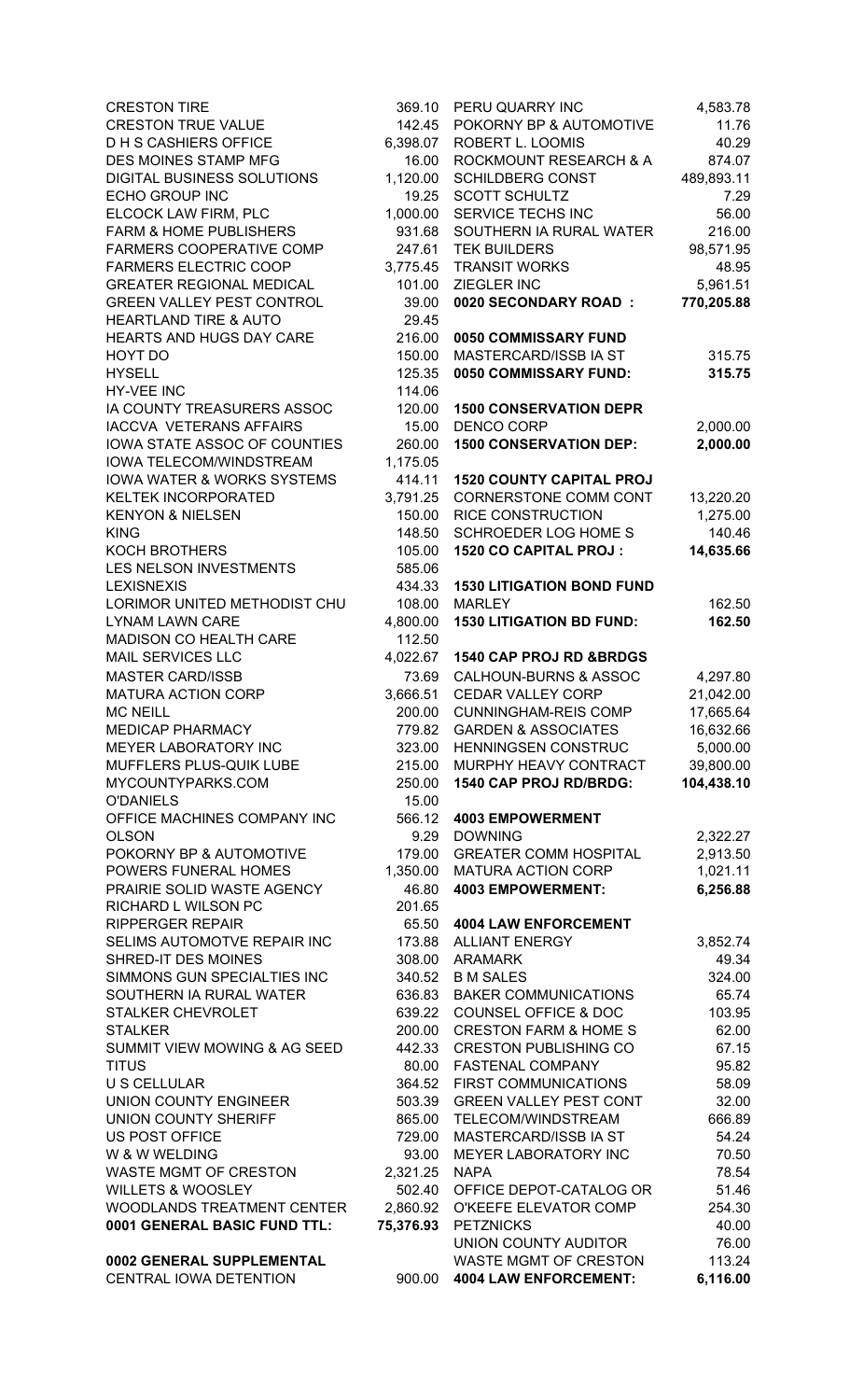| <b>CHAT MOBILITY</b>                 | 35.78      |                                    |              |
|--------------------------------------|------------|------------------------------------|--------------|
| <b>CITY OF CRESTON</b>               | 2,662.96   | <b>4029 CLOSURE</b>                |              |
| MASTERCARD/ISSB (IA ST SAV BAN       | 387.08     | LUTHER SOLUTIONS                   | 1,957.50     |
| OFFICE MACHINES COMPANY INC          | 118.99     | <b>SUMMIT VIEW MOWING &amp; AG</b> | 3,027.50     |
| <b>WEST PAYMENT CENTER</b>           | 689.50     | <b>4029 CLOSURE TOTAL:</b>         | 4,985.00     |
| 0002 GENERAL SUPPLEMENTAL:           | 4,794.31   |                                    |              |
|                                      |            | 4100 CO ASSESSMENT EXP             |              |
| 0010 MH-DD SERVICES FUND             |            | <b>CHAT MOBILITY</b>               | 12.64        |
| ADVANCEMENT SERVICES                 | 884.00     | <b>FARM &amp; HOME PUBLISHERS</b>  | 51.76        |
| ALEGENT HEALTH BERGAN MERCY          | 457.00     | TELECOM/WINDSTREAM                 | 113.00       |
| ALEGENT HEALTH MERCY HOSP            | 3,395.00   | VANGUARD APPRAISALS INC            | 800.00       |
| AREA XIV AGENCY ON AGING             | 476.73     | 4100 COUNTY ASSESSMENT:            | 977.40       |
| CARE                                 | 5,122.86   |                                    |              |
| <b>CASS CO MEMORIAL HOSPITAL</b>     | 10,010.00  | <b>4960 SANITARY LANDFILL</b>      |              |
| <b>CASS INCORPORATED</b>             | 768.81     | AFTON STAR ENTERPRISE              | 69.08        |
| <b>CHOICE INC</b>                    | 226.80     | AKIN BUILDING CENTER               | 25.48        |
| <b>CHRISTIAN OPPORTUNITY CTR</b>     | 159.36     | <b>BARKER LEMAR &amp; ASSOC</b>    | 230.00       |
| COUNTRY CARE CENTER CORP.            | 1,271.00   | <b>BEDFORD TIMES-PRESS</b>         | 57.76        |
| <b>COUNTRY HAVEN CORP</b>            | 1,368.90   | <b>BRIAN GAY CONSTRUCTION</b>      | 50,208.33    |
| <b>CROSSROADS MENTAL HLTH</b>        | 12,528.08  | <b>CASEY'S GEN STORES INC</b>      | 54.60        |
| <b>DHS CASHIERS OFFICE</b>           | 6,398.07   | CHAT MOBILITY & RADIO SH           | 17.98        |
| <b>GENESIS DEVELOPMENT INC</b>       | 180.05     | CITY CARTON CO INC                 | 2,293.40     |
| <b>GUARDIAN ANGEL SERVICES</b>       | 981.85     | <b>CITY CARTON CO INC</b>          | 2,099.20     |
| <b>INNOVATIVE INDUSTRIES</b>         | 2,488.62   | <b>CITY OF CRESTON</b>             | 462.01       |
| <b>KENYON &amp; NIELSEN</b>          | 699.00     | HANSON DIRECTORY SVC               | 59.40        |
| MADISON CO HEALTH CARE               | 112.50     | <b>HANSON DIRECTORY SVC</b>        | 58.80        |
| MAHASKA COUNTY HOSPITAL              | 710.00     | TELECOM/WINDSTREAM                 | 135.73       |
| NISHNA PRODUCTIONS INC               | 2,467.52   | <b>JIM HAWK TRUCK TRAILERS</b>     | 668.93       |
| PARTNERSHIP FOR PROGRESS             | 95.98      | <b>LIBERTY TIRE RECYCLING</b>      | 171.75       |
| <b>RRACAP</b>                        | 124.74     | <b>METRO WASTE AUTHORITY</b>       | 23,022.89    |
| <b>SIRF</b>                          | 998.38     | PRECISION APPLICATORS              | 10,793.90    |
| SYSTEMS UNLIMITED INC                | 1,081.60   | <b>SCHILDBERG CONSTRUCT</b>        | 212.09       |
| <b>TAYLOR RIDGE ESTATES INC</b>      | 318.52     | <b>SUMMIT VIEW MOWING &amp; AG</b> | 442.32       |
| VOCATIONAL DEVELOPMENT CEN           | 1,168.94   | <b>WASTE MGMT OF CRESTON</b>       | 1,971.96     |
| 0010 MH-DD SERVICES FUND TTL:        | 54,494.31  | <b>4960 SANITARY LANDFILL:</b>     | 93,055.61    |
| 0011 RURAL SERVICES BASIC            |            | <b>4965 SANITARY LANDFILL</b>      |              |
| <b>BARKER IMPLEMENT</b>              | 195.60     | NEWTON OVERHEAD DOORS              | 237.62       |
| <b>BOECKMAN</b>                      | 339.72     | <b>4965 SANITARY LANDFILL:</b>     | 237.62       |
| <b>NAPA</b>                          | 38.49      |                                    |              |
| 0011 RURAL SERVICES BASIC TTL:       | 573.81     | <b>8500 COUNTY HEALTH INS</b>      |              |
|                                      |            | AMERICAN ADMINISTRAT               | 21,356.66    |
| 0020 SECONDARY ROAD FUND             |            | <b>JANSEN</b>                      | 635.11       |
| ADVANCED AG LLC                      | 1,155.60   | 8500 COUNTY HEALTH INS:            | 21,991.77    |
|                                      |            | <b>GRAND TOTAL:</b>                | 1,160,617.53 |
| <b>FUND RECAP:</b>                   |            |                                    |              |
| 0001 GENERAL BASIC FUND:             | 75,376.93  | 1540 CAP PJ RDS&BRIDGES:           | 104,438.10   |
| 0002 GENERAL SUPPLEMENTAL:           | 4,794.31   | <b>4003 EMPOWERMENT:</b>           | 6,256.88     |
| 0010 MH-DD SERVICES FUND:            | 54,494.31  | <b>4004 LAW ENFORCEMENT:</b>       | 6,116.00     |
| 0011 RURAL SERVICES BASIC:           | 573.81     | <b>4029 CLOSURE TOTAL:</b>         | 4,985.00     |
| 0020 SECONDARY ROAD FUND:            | 770,205.88 | 4100 COUNTY ASSESSMENT:            | 977.40       |
| 0050 COMMISSARY FUND TOTAL:          | 315.75     | <b>4960 SANITARY LANDFILL:</b>     | 93,055.61    |
| <b>1500 CONSERVATION DEPRECIATI:</b> | 2,000.00   | <b>4965 SANITARY LANDFILL:</b>     | 237.62       |
| <b>1520 COUNTY CAPITAL PROJECTS:</b> | 14,635.66  | 8500 CO HEALTH INS:                | 21,991.77    |
| <b>1530 LITIGATION BOND FUND:</b>    | 162.50     | <b>GRAND:</b>                      | 1,160,617.53 |

**BARDON INSURANCE AGREEMENT:** Motion by Riley and seconded by Jansen to approve the Agreement between Bardon Insurance and Union County for the reinsurance for Union County. Roll Call Vote: McCann, aye. Brown, aye. Riley, aye. Jansen, aye. King, aye. Motion carried.

**PSSF CONTRACT:** Motion by Brown and seconded by McCann to approve the Renewal /Amendment for the Promoting Safe & Stable Families (PSSF) Contract. All voting aye. Motion carried.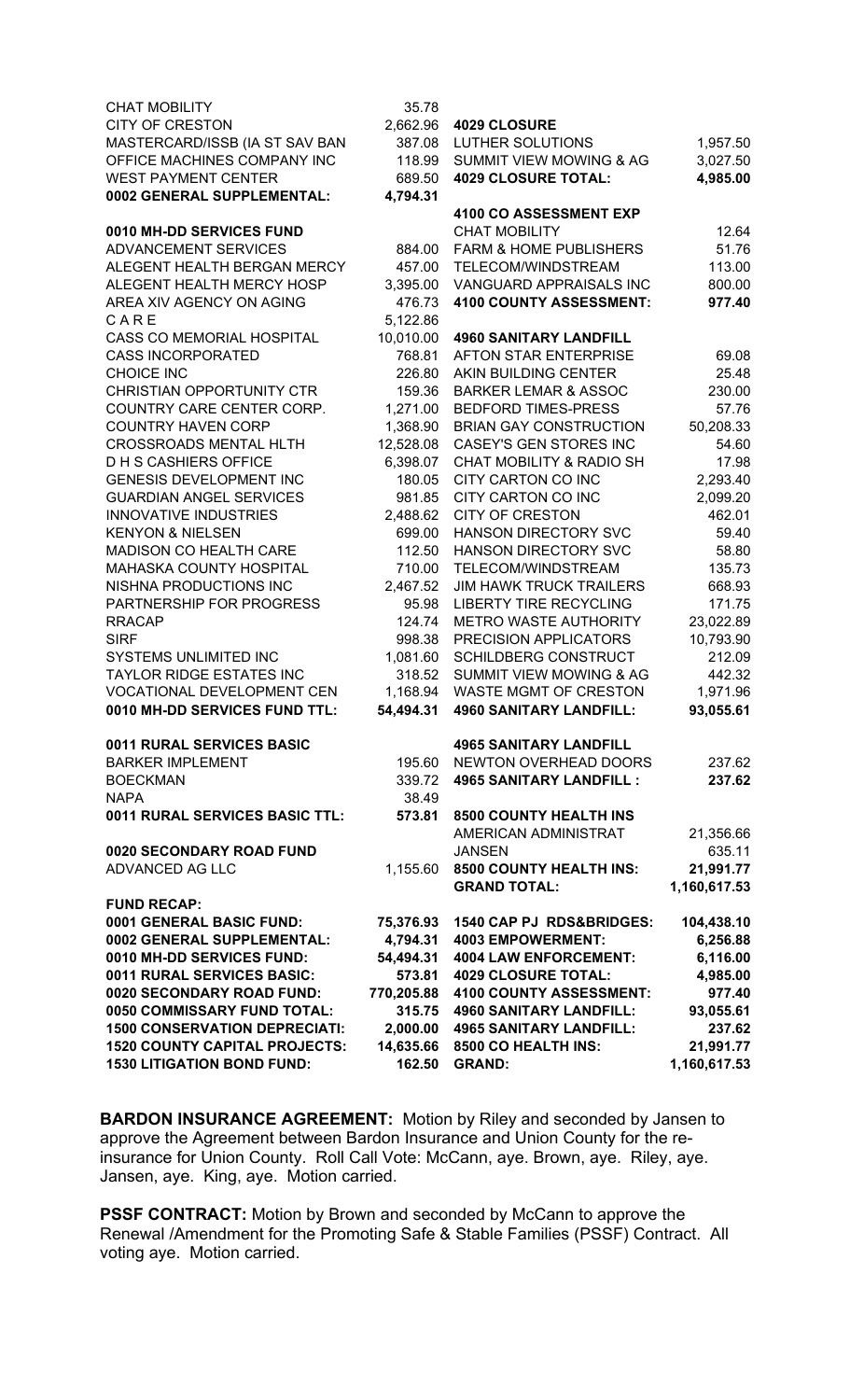**RESOLUTION FOR APPROVING A LOAN AGREEMENT AND PROVIDING FOR THR ISSURNCE OF GENERAL OBLIGATION COUNTY PURPOSE BONDS:** Motion by Jansen and second by Riley to approve the **RESOLUTION NO. 8** Approving a Loan Agreement and providing for the issuance of General Obligation County Purpose Bonds WHEREAS, pursuant to the provisions of Section 331.402 of the Code of Iowa, the Board of Supervisors of Union County, Iowa (the "County"), has heretofore proposed to contract indebtedness and enter into a loan agreement (the "Loan Agreement") in the principal amount of \$3,980,000, for the purpose of carrying out projects in the Union County Road and Bridge Improvements Urban Renewal Area consisting of reconstruction of and improvements to county roads and bridges, carrying out a project in the Union County/Creston Urban Renewal Area consisting of paying the cost of County litigation, and acquisition of vehicles for the Sheriff and Emergency Management Agency, and has published notice of the proposed action and has held a hearing thereon and no petition was filed asking that the question of entering into the Loan Agreement be submitted to the registered voters of the County; and WHEREAS, pursuant to advertisement of sale, bids for the purchase of \$3,980,000 General Obligation County Purpose Bonds, Series 2010 (the "Bonds") to be issued in evidence of the County's obligation under the Loan Agreement were received and canvassed on behalf of the County, and the bid of Bankers' Bank, Madison, Wisconsin (the "Purchaser"), was determined to be the best, such bid proposing the lowest interest cost to the County; NOW, THEREFORE, Be It Resolved by the Board of Supervisors of Union County, Iowa, as follows: Section 1. The Bonds are herby authorized to be issued in evidence of the obligation of the County under the Loan Agreement, in the total aggregate principal amount of \$3,980,000, to be dated September 1, 2010, in the denomination of \$5,000 each, or any integral multiple thereof, maturing on June 1 in each of the years, in the respective principal amounts and bearing interest at the respective rates as follows:

|      | Principal | <b>Interest Rate</b> |      | Principal | <b>Interest Rate</b> |
|------|-----------|----------------------|------|-----------|----------------------|
| Year | Amount    | Per Annum            | Year | Amount    | Per Annum            |
| 2011 | \$250,000 | 0.80%                | 2018 | \$275,000 | 2.50%                |
| 2012 | \$250,000 | 1.00%                | 2019 | \$285,000 | 2.70%                |
| 2013 | \$250,000 | 1.25%                | 2020 | \$295,000 | 2.90%                |
| 2014 | \$260,000 | 1.50%                | 2021 | \$310,000 | 3.10%                |
| 2015 | \$265,000 | 1.75%                | 2022 | \$325,000 | 3.20%                |
| 2016 | \$265,000 | 2.00%                | 2023 | \$335,000 | 3.30%                |
| 2017 | \$270,000 | 2.20%                | 2024 | \$345,000 | 3.40%                |

Section 2. Bankers Trust Company, Des Moines, Iowa, is hereby designated as the Registrar and Paying Agent for the Bonds and may be hereinafter referred to as the "Registrar" or the "Paying Agent". The County shall enter into an agreement (the "Registrar/Paying Agent Agreement") with the Registrar, in substantially the form as has been placed on file with the Board; the Chairperson and County Auditor are hereby authorized and directed to sign the Registrar/Paying Agent Agreement on behalf of the County; and the Registrar/Paying Agent Agreement is hereby approved. The County reserves the right to prepay part or all of the Bonds maturing in each of the years 2020 to 2024, inclusive, prior to and in any order of maturity, on June 1, 2019, or on any date thereafter upon terms of par and accrued interest. If less than all of the Bonds of any like maturity are to be redeemed, the particular part of those Bonds to be redeemed shall be selected by the Registrar by lot. The Bonds may be called in one or more units of \$5,000. If less than the entire principal amount of any Bond in a denomination of more than \$5,000 is to be redeemed, the Registrar will issue and deliver to the registered owner thereof, upon surrender of such original Bond, a new Bond or Bonds, in any authorized denomination, in a total aggregate principal amount equal to the unredeemed balance of the original Bond. Notice of such redemption as aforesaid identifying the Bond or Bonds (or portion thereof) to be redeemed shall be sent by electronic means or by certified mail to the registered owners thereof at the addresses shown on the County's registration books not less than 30 days prior to such redemption date. All of such Bonds as to which the County reserves and exercises the right of redemption and as to which notice as aforesaid shall have been given and for the redemption of which funds are duly provided, shall cease to bear interest on the redemption date.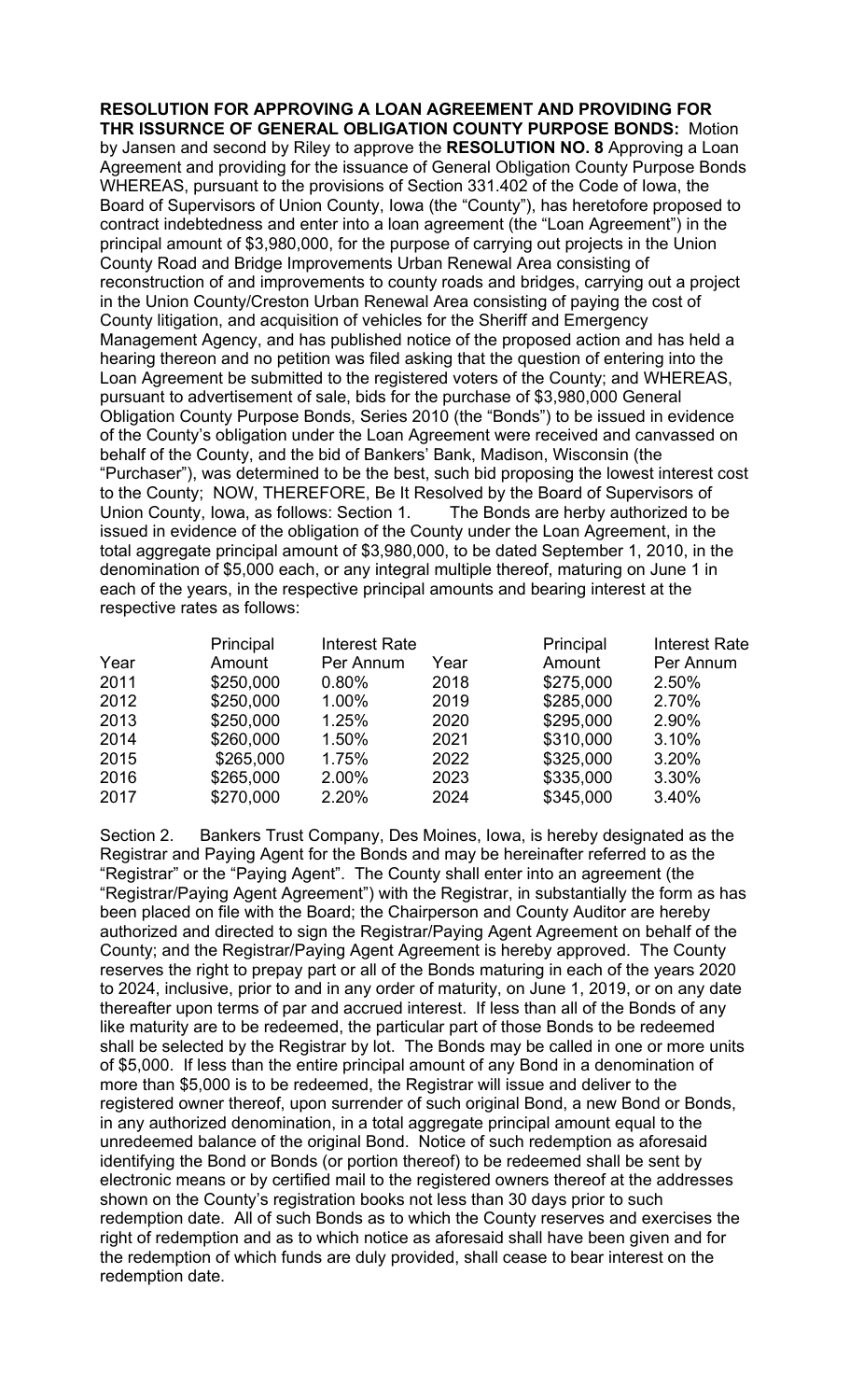Accrued interest on the Bonds shall be payable semiannually on the first day of June and December in each year, commencing December 1, 2010. Interest shall be calculated on the basis of a 360-day year comprised of twelve 30-day months. Payment of interest on the Bonds shall be made to the registered owners appearing on the registration books of the County at the close of business on the fifteenth day of the month next preceding the interest payment date and shall be paid by check or draft mailed to the registered owners at the addresses shown on such registration books. Principal of the Bonds shall be payable in lawful money of the United States of America to the registered owners or their legal representatives upon presentation and surrender of the Bond or Bonds at the office of the Paying Agent.

The Bonds shall be executed on behalf of the County with the official manual or facsimile signature of the Chairperson of the Board and attested with the official manual or facsimile signature of the County Auditor and shall have the County's seal impressed or printed thereon, and shall be fully registered Bonds without interest coupons. In case any officer whose signature or the facsimile of whose signature appears on the Bonds shall cease to be such officer before the delivery of the Bonds, such signature or such facsimile signature shall nevertheless be valid and sufficient for all purposes, the same as if such officer had remained in office until delivery.

The Bonds shall not be valid or become obligatory for any purpose until the Certificate of Authentication thereon shall have been signed by the Registrar.

The Bonds shall be fully registered as to principal and interest in the names of the owners on the registration books of the County kept by the Registrar, and after such registration, payment of the principal thereof and interest thereon shall be made only to the registered owners or their legal representatives or assigns. Each Bond shall be transferable only upon the registration books of the County upon presentation to the Registrar, together with either a written instrument of transfer satisfactory to the Registrar or the assignment form thereon completed and duly executed by the registered owner or the duly authorized attorney for such registered owner.

The record and identity of the owners of the Bonds shall be kept confidential as provided by Section 22.7 of the Code of Iowa.

Section 3. Notwithstanding anything above to the contrary, the Bonds shall be issued initially as Depository Bonds, with one fully registered Bond for each maturity date, in principal amounts equal to the amount of principal maturing on each such date, and registered in the name of Cede & Co., as nominee for The Depository Trust Company, New York, New York ("DTC"). On original issue, the Bonds shall be deposited with DTC for the purpose of maintaining a book-entry system for recording the ownership interests of its participants and the transfer of those interests among its participants (the "Participants"). In the event that DTC determines not to continue to act as securities depository for the Bonds or the County determines not to continue the book-entry system for recording ownership interests in the Bonds with DTC, the County will discontinue the book-entry system with DTC. If the County does not select another qualified securities depository to replace DTC (or a successor depository) in order to continue a book-entry system, the County will register and deliver replacement bonds in the form of fully registered certificates, in authorized denominations of \$5,000 or integral multiples of \$5,000, in accordance with instructions from Cede & Co., as nominee for DTC. In the event that the County identifies a qualified securities depository to replace DTC, the County will register and deliver replacement bonds, fully registered in the name of such depository, or its nominee, in the denominations as set forth above, as reduced from time to time prior to maturity in connection with redemptions or retirements by call or payment, and in such event, such depository will then maintain the book-entry system for recording ownership interests in the Bonds.

Ownership interest in the Bonds may be purchased by or through Participants. Such Participants and the persons for whom they acquire interests in the Bonds as nominees will not receive certificated Bonds, but each such Participant will receive a credit balance in the records of DTC in the amount of such Participant's interest in the Bonds, which will be confirmed in accordance with DTC's standard procedures. Each such person for which a Participant has an interest in the Bonds, as nominee, may desire to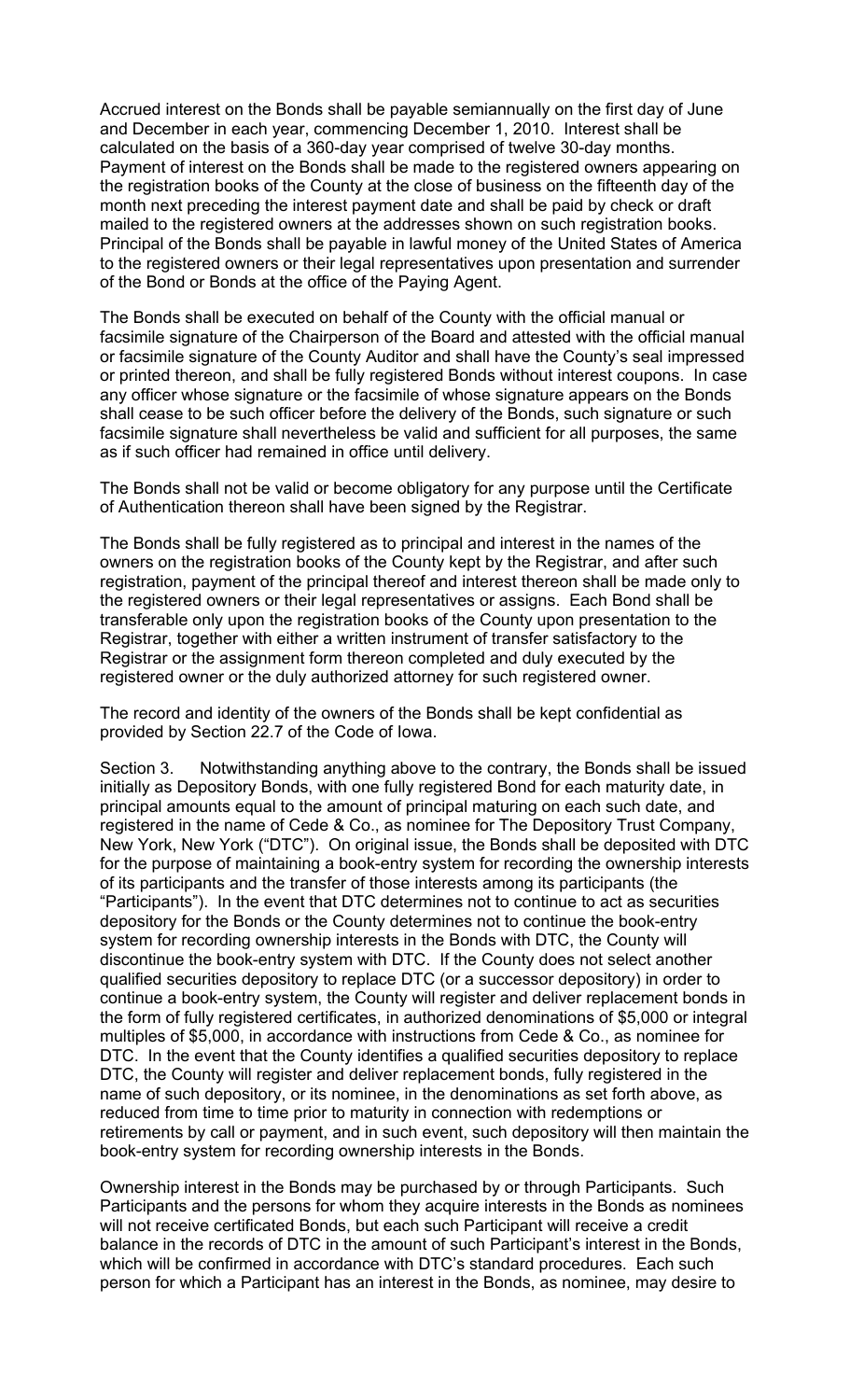make arrangements with such Participant to have all notices of redemption or other communications of the County to DTC, which may affect such person, forwarded in writing by such Participant and to have notification made of all interest payments.

The County will have no responsibility or obligation to such Participants or the persons for whom they act as nominees with respect to payment to or providing of notice for such Participants or the persons for whom they act as nominees.

As used herein, the term "Beneficial Owner" shall hereinafter be deemed to include the person for whom the Participant acquires an interest in the Bonds.

DTC will receive payments from the County, to be remitted by DTC to the Participants for subsequent disbursement to the Beneficial Owners. The ownership interest of each Beneficial Owner in the Bonds will be recorded on the records of the Participants whose ownership interest will be recorded on a computerized book-entry system kept by DTC.

When reference is made to any action which is required or permitted to be taken by the Beneficial Owners, such reference shall only relate to those permitted to act (by statute, regulation or otherwise) on behalf of such Beneficial Owners for such purposes. When notices are given, they shall be sent by the County to DTC, and DTC shall forward (or cause to be forwarded) the notices to the Participants so that the Participants can forward the same to the Beneficial Owners.

Beneficial Owners will receive written confirmations of their purchases from the Participants acting on behalf of the Beneficial Owners detailing the terms of the Bonds acquired. Transfers of ownership interests in the Bonds will be accomplished by book entries made by DTC and the Participants who act on behalf of the Beneficial Owners. Beneficial Owners will not receive certificates representing their ownership interest in the Bonds, except as specifically provided herein. Interest and principal will be paid when due by the County to DTC, then paid by DTC to the Participants and thereafter paid by the Participants to the Beneficial Owners.

Section 4. The Bonds shall be in substantially the following form: (Form of Bond)

UNITED STATES OF AMERICA

STATE OF IOWA UNION COUNTY

GENERAL OBLIGATION COUNTY PURPOSE BOND, SERIES 2010

**No. 7 \$3,980,000.00**

| <b>RATE</b> | <b>MATURITY DATE</b> | <b>BOND DATE</b>  | <b>CUSIP</b> |
|-------------|----------------------|-------------------|--------------|
| 2.8247%     | June 1,2024          | September 1, 2010 | 906225       |

Union County (the "County"), Iowa, for value received, promises to pay on the maturity date of this Bond to Cede & Co. New York, NY

or registered assigns, the principal sum of DOLLARS in lawful money of the United States of America upon presentation and surrender of this Bond at the office of Bankers Trust Company, Des Moines, Iowa (hereinafter referred to as the "Registrar" or the "Paying Agent"), with interest on said sum, until paid, at the rate per annum specified above from the date of this Bond, or from the most recent interest payment date on which interest has been paid, on June 1 and December 1 of each year, commencing December 1, 2010, except as the provisions hereinafter set forth with respect to redemption prior to maturity may be or become applicable hereto. Interest on this Bond is payable to the registered owner appearing on the registration books of the County at the close of business on the fifteenth day of the month next preceding the interest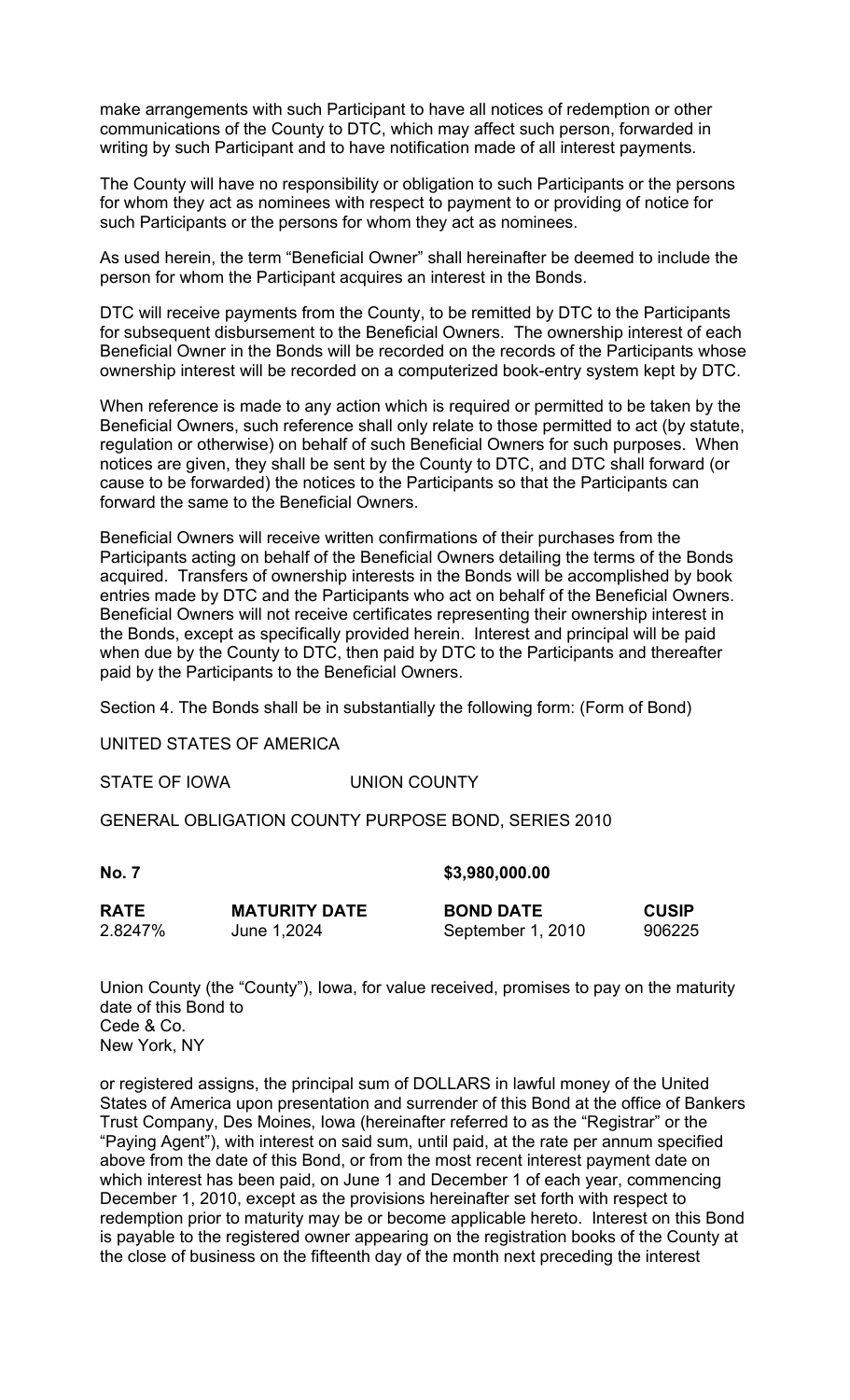payment date, and shall be paid to the registered owner at the address shown on such registration books.

This Bond shall not be valid or become obligatory for any purpose until the Certificate of Authentication hereon shall have been signed by the Registrar.

This Bond is one of a series of General Obligation County Purpose Bonds, Series 2010 (the "Bonds"), issued in the aggregate principal amount of \$3,980,000 by the County to evidence its obligation under a certain Loan Agreement, dated as of September 1, 2010 (the "Loan Agreement"), entered into by the County for the purpose of carrying out projects in the Union County Road and Bridge Improvements Urban Renewal Area consisting of reconstruction of and improvements to county roads and bridges, carrying out a project in the Union County/Creston Urban Renewal Area consisting of paying the cost of County litigation, and acquisition of vehicles for the Sheriff and Emergency Management Agency.

The Bonds are issued pursuant to and in strict compliance with the provisions of Sections 331.402(3) and 331.443 of the Code of Iowa, 2009, and all other laws amendatory thereof and supplemental thereto, and in conformity with a resolution of the County Board of Supervisors authorizing and approving the Loan Agreement and providing for the issuance and securing the payment of the Bonds (the "Resolution"), and reference is hereby made to the Resolution and the Loan Agreement for a more complete statement as to the source of payment of the Bonds and the rights of the owners of the Bonds.

The County reserves the right to prepay part or all of the Bonds maturing in each of the years 2020 to 2024, inclusive, prior to and in any order of maturity, on June 1, 2019, or on any date thereafter upon terms of par and accrued interest. If less than all of the Bonds of any like maturity are to be redeemed, the particular part of those Bonds to be redeemed shall be selected by the Registrar by lot. The Bonds may be called in part in one or more units of \$5,000. If less than the entire principal amount of any Bond in a denomination of more than \$5,000 is to be redeemed, the Registrar will issue and deliver to the registered owner thereof, upon surrender of such original Bond, a new Bond or Bonds, in any authorized denomination, in a total aggregate principal amount equal to the unredeemed balance of the original Bond. Notice of such redemption as aforesaid identifying the Bond or Bonds (or portion thereof) to be redeemed shall be sent by electronic means or by certified mail to the registered owners thereof at the addresses shown on the County's registration books not less than 30 days prior to such redemption date. All of such Bonds as to which the County reserves and exercises the right of redemption and as to which notice as aforesaid shall have been given and for the redemption of which funds are duly provided, shall cease to bear interest on the redemption date.

This Bond is fully negotiable but shall be fully registered as to both principal and interest in the name of the owner on the books of the County in the office of the Registrar, after which no transfer shall be valid unless made on said books and then only upon presentation of this Bond to the Registrar, together with either a written instrument of transfer satisfactory to the Registrar or the assignment form hereon completed and duly executed by the registered owner or the duly authorized attorney for such registered owner.

The County, the Registrar and the Paying Agent may deem and treat the registered owner hereof as the absolute owner for the purpose of receiving payment of or on account of principal hereof, premium, if any, and interest due hereon and for all other purposes, and the County, the Registrar and the Paying Agent shall not be affected by any notice to the contrary.

And It Is Hereby Certified and Recited that all acts, conditions and things required by the laws and Constitution of the State of Iowa, to exist, to be had, to be done or to be performed precedent to and in the issue of this Bond were and have been properly existent, had, done and performed in regular and due form and time; that provision has been made for the levy of a sufficient continuing annual tax on all the taxable property within the County for the payment of the principal of and interest on this Bond as the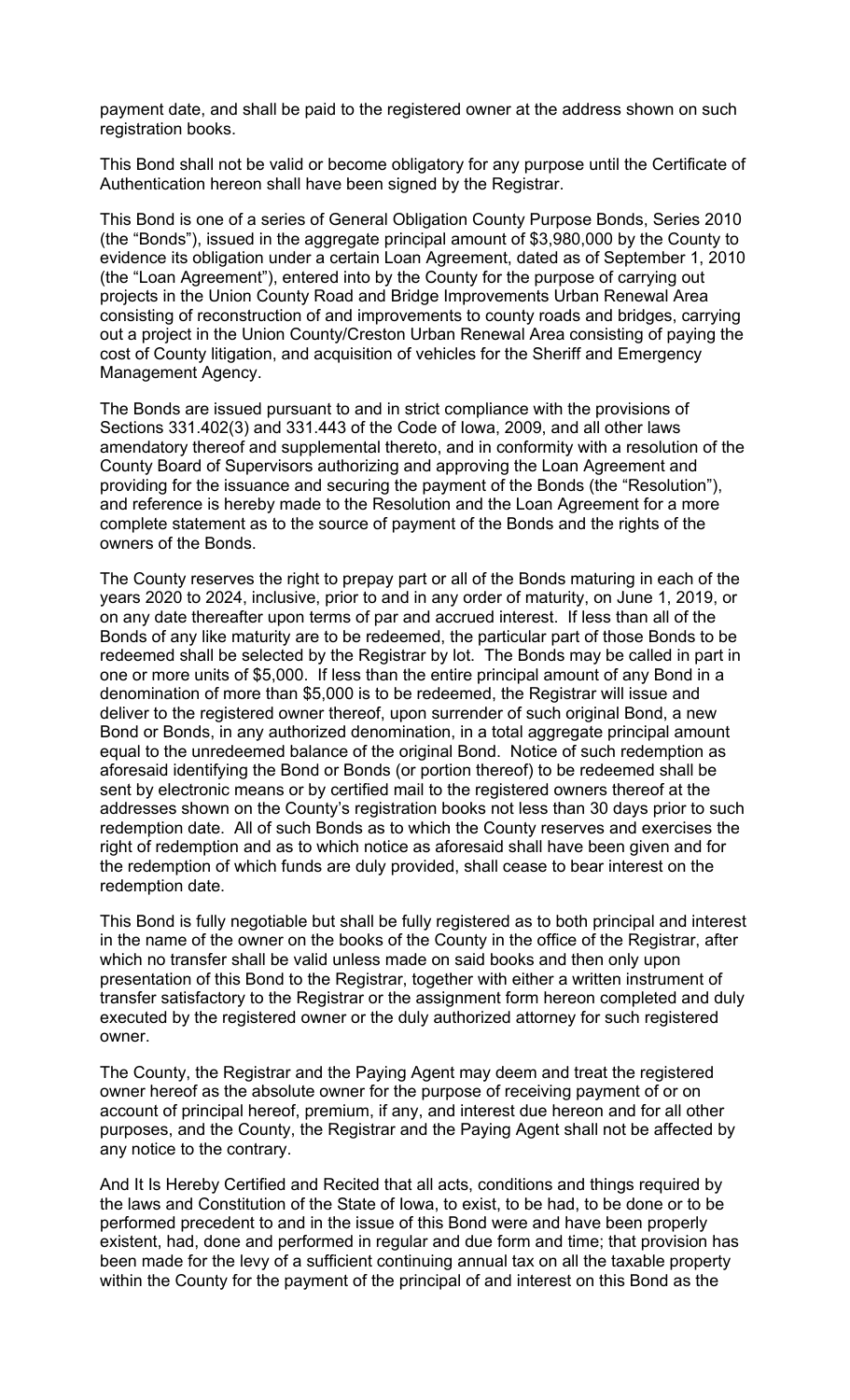same will respectively become due; that the faith, credit, revenues and resources and all the real and personal property of the County are irrevocably pledged for the prompt payment hereof, both principal and interest; and that the total indebtedness of the County, including this Bond, does not exceed any constitutional or statutory limitations.

IN TESTIMONY WHEREOF, Union County, Iowa, by its Board of Supervisors, has caused this Bond to be sealed with the facsimile of its official seal, to be executed with the duly authorized facsimile signature of its Chairperson and attested with the duly authorized facsimile signature of its County Auditor, all as of September 1, 2010.

Registration Date:

REGISTRAR'S CERTIFICATE OF AUTHENTICATION

This Bond is one of the Bonds described in the within-mentioned Resolution.

BANKERS TRUST COMPANY Des Moines, Iowa **Registrar** 

Section 5. The Bonds shall be executed as herein provided as soon after the adoption of this resolution as may be possible and thereupon shall be delivered to the Registrar for registration, authentication and delivery to or upon the direction of the Purchaser, upon receipt of the loan proceeds, and all action heretofore taken in connection with the Loan Agreement and the sale of the Bonds is hereby ratified and confirmed in all respects.

Section 6. As required by Chapter 76 of the Code of Iowa, and for the purpose of providing for the levy and collection of a direct annual tax sufficient to pay the interest on the Bonds as it falls due, and also to pay and discharge the principal thereof at maturity, there be and there is hereby ordered levied on all the taxable property in the County in each of the years while the Bonds or any of them are outstanding, a tax sufficient for that purpose, and in furtherance of this provision, but not in limitation thereof, there be and there is hereby levied on all the taxable property in the County the following direct annual tax for collection in each of the following fiscal years, to-wit:

> For collection in the fiscal year beginning July 1, 2011, sufficient to produce the net annual sum of \$341,323;

> For collection in the fiscal year beginning July 1, 2012, sufficient to produce the net annual sum of \$338,823;

> For collection in the fiscal year beginning July 1, 2013, sufficient to produce the net annual sum of \$345,698;

> For collection in the fiscal year beginning July 1, 2014, sufficient to produce the net annual sum of \$346,798;

> For collection in the fiscal year beginning July 1, 2015, sufficient to produce the net annual sum of \$342,160;

> For collection in the fiscal year beginning July 1, 2016, sufficient to produce the net annual sum of \$341,860;

> For collection in the fiscal year beginning July 1, 2017, sufficient to produce the net annual sum of \$340,920;

> For collection in the fiscal year beginning July 1, 2018, sufficient to produce the net annual sum of \$344,045;

> For collection in the fiscal year beginning July 1, 2019, sufficient to produce the net annual sum of \$346,350;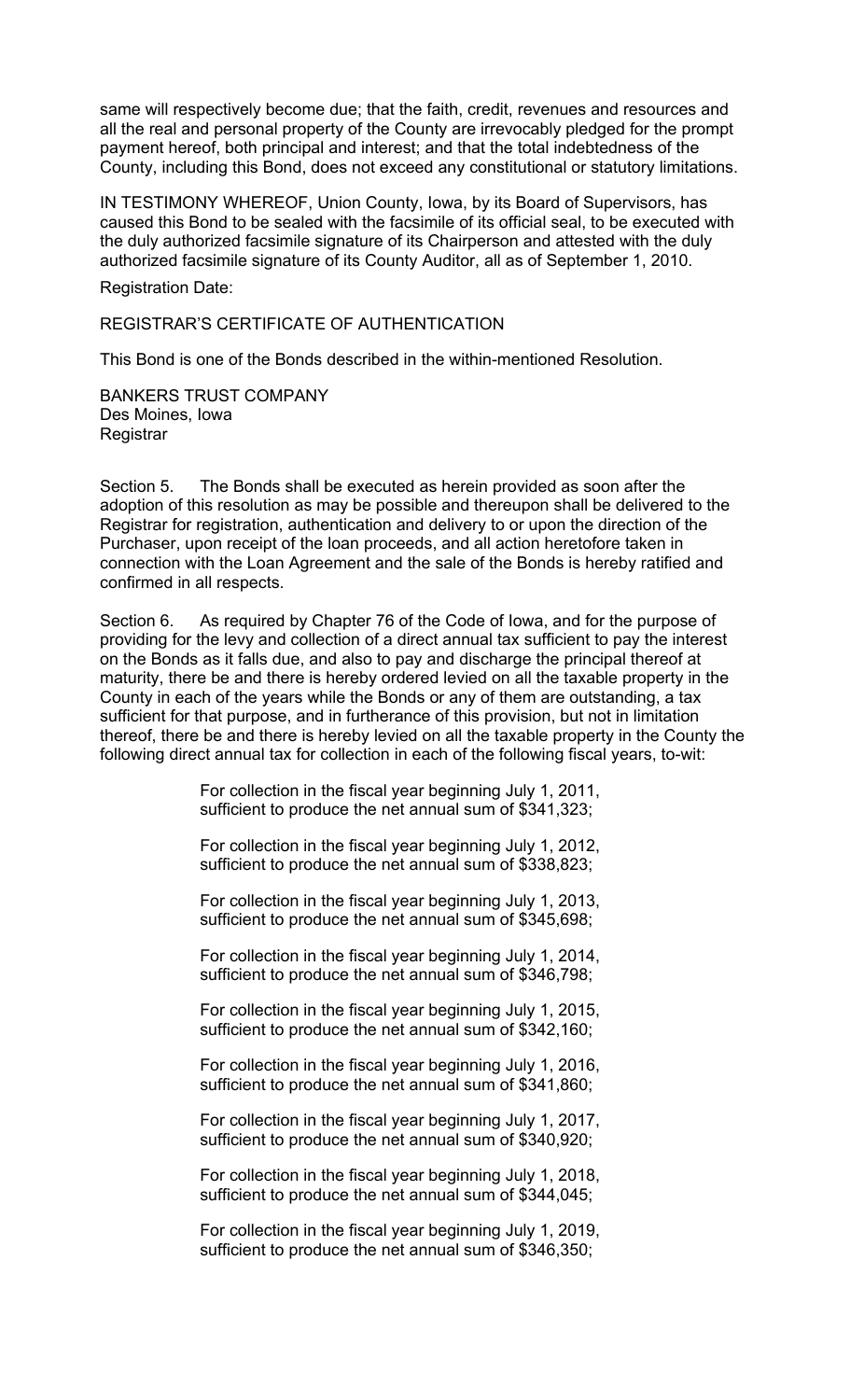For collection in the fiscal year beginning July 1, 2020, sufficient to produce the net annual sum of \$352,795;

For collection in the fiscal year beginning July 1, 2021, sufficient to produce the net annual sum of \$358,185;

For collection in the fiscal year beginning July 1, 2022, sufficient to produce the net annual sum of \$357,785;

For collection in the fiscal year beginning July 1, 2023, sufficient to produce the net annual sum of \$356,730.

Section 7. A certified copy of this resolution shall be filed with the County Auditor, and the Auditor is hereby instructed to enter for collection and assess the tax hereby authorized. When annually entering such taxes for collection, the County Auditor shall include the same as a part of the tax levy for Debt Service Fund purposes of the County and when collected, the proceeds of the taxes shall be converted into the Debt Service Fund of the County and set aside therein as a special account to be used solely and only for the payment of the principal of and interest on the Bonds hereby authorized and for no other purpose whatsoever. Any amount received by the County as accrued interest on the Bonds shall be deposited into such special account and used to pay interest due on the Bonds on the first interest payment date.

Section 8. The interest or principal and both of them falling due in any year or years shall, if necessary, be paid promptly from current available funds of the County in advance of taxes levied and when the taxes shall have been collected, reimbursement shall be made to such current funds in the sum thus advanced. The County hereby pledges the faith, credit, revenues and resources and all of the real and personal property of the County for the full and prompt payment of the principal of and interest on the Bonds.

Section 9. It is the intention of the County that interest on the Bonds be and remain excluded from gross income for federal income tax purposes pursuant to the appropriate provisions of the Internal Revenue Code of 1986, as amended, and the Treasury Regulations in effect with respect thereto (all of the foregoing herein referred to as the "Internal Revenue Code"). In furtherance thereof, the County covenants to comply with the provisions of the Internal Revenue Code as they may from time to time be in effect or amended and further covenants to comply with the applicable future laws, regulations, published rulings and court decisions as may be necessary to insure that the interest on the Bonds will remain excluded from gross income for federal income tax purposes. Any and all of the officers of the County are hereby authorized and directed to take any and all actions as may be necessary to comply with the covenants herein contained.

The County hereby designates the Bonds as "Qualified Tax Exempt Obligations" as that term is used in Section 265(b)(3)(B) of the Internal Revenue Code.

Section 10. The Securities and Exchange Commission (the "SEC") has promulgated certain amendments to Rule 15c2-12 under the Securities Exchange Act of 1934 (17 C.F.R. § 240.15c2-12) (the "Rule") that make it unlawful for an underwriter to participate in the primary offering of municipal securities in a principal amount of \$1,000,000 or more unless, before submitting a bid or entering into a purchase contract for such securities, an underwriter has reasonably determined that the issuer or an obligated person has undertaken in writing for the benefit of the holders of such securities to provide certain disclosure information to prescribed information repositories on a continuing basis so long as such securities are outstanding.

On the date of issuance and delivery of the Bonds, the County will execute and deliver a Continuing Disclosure Certificate pursuant to which the County will undertake to comply with the Rule. The County covenants and agrees that it will comply with and carry out the provisions of the Continuing Disclosure Certificate. Any and all of the officers of the County are hereby authorized and directed to take any and all actions as may be necessary to comply with the Rule and the Continuing Disclosure Certificate.